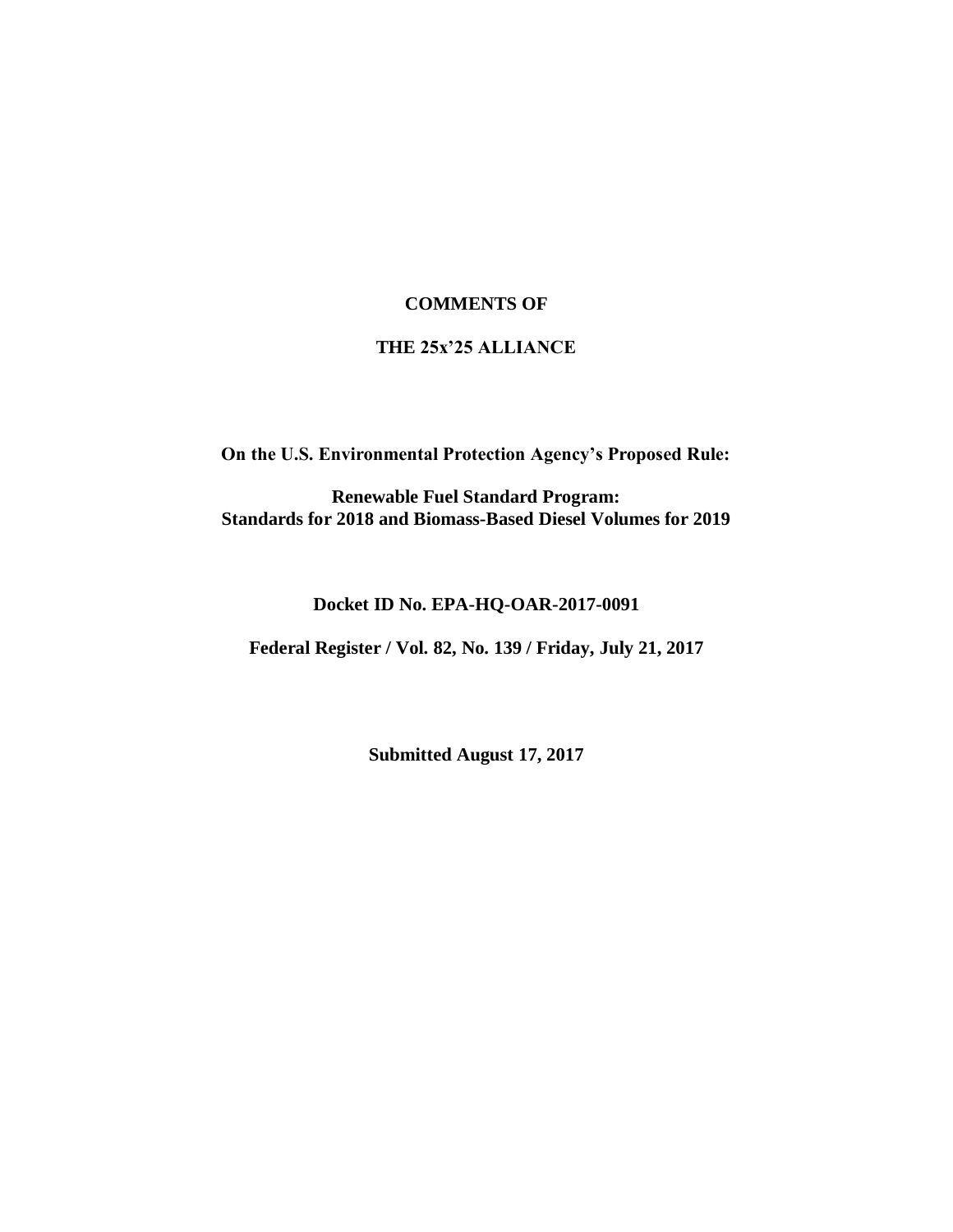# **Introduction**

The 25x'25 Alliance is a diverse, grassroots national alliance of nearly 1000 agriculture, forestry, conservation, business and environmental organizations working collaboratively to advance the goal of securing 25 percent of the nation's energy needs from renewable sources by the year 2025.

We are pleased to submit comments in response to the proposed 2018 cellulosic biofuel, advanced biofuel and total renewable fuel volumes and 2019 biomass-based diesel volume as directed by the Renewable Fuel Standard (RFS) program. The RFS has been an important tool for rural economic development and emissions reductions, and it has been a cornerstone policy in our nation's effort to reduce our dependence on foreign oil.

As in recent years, the Environmental Protection Agency's (EPA) proposed 2018 percentage standards for cellulosic biofuels, advanced biofuel and total renewable fuels fail to meet the congressionally established biofuel blending requirements. The EPA's proposal to reduce the advanced biofuel and total renewable fuel volumes from the levels finalized in 2017 continues to demonstrate a missed opportunity along the nation's move towards a more diversified energy future, as well as a failure to recognize the ability of achieving significant greenhouse gas (GHG) emission reductions.

## **Background**

The U.S. pursuit of alternative, clean and domestically produced transportation fuels stemmed from a belief among policy makers that the traditional methods of powering our vehicles were unsustainable for the long-term and presented a risk to our national security. It was in this context that Congress amended the Clean Air Act to first establish the RFS with the enactment of the Energy Policy Act of 2005 (EPAct of 2005, P.L. 109-58). This initial RFS (referred to as RFS1) mandated that a minimum of 4 billion gallons of biofuels be used in 2006, with volumes rising to 7.5 billion gallons by 2012. Two years later, the Energy Independence and Security Act of 2007 (EISA of 2007, P.L. 110-140) expanded the biofuel mandate volumes and extended the date through 2022. The expanded RFS (referred to as RFS2) required the annual use of 9 billion gallons of biofuels in 2008, rising to 36 billion gallons in 2022, with at least 16 billion gallons from cellulosic biofuels, and a cap of 15 billion gallons for starch-based ethanol. These biofuels are derived from a wide range of renewable feedstocks, including traditional crops, woody biomass, purpose-grown grasses, oil and greases, animal renderings, municipal wastes, and starch-based products.

Congress created the RFS to:

- Reduce the risk of investing in renewable biofuels by establishing a predictable market for biofuels for a projected period of time;
- Enhance U.S. energy security via the production of liquid transportation fuels from renewable, domestic feedstocks;
- Decrease reliance on imported fossil fuels;
- Provide an additional source of demand for U.S. agricultural commodities and drive agricultural and rural economic development;
- Increase rural incomes and rural employment opportunities;
- Ensure environmental benefits of renewable biofuels over fossil fuels; and
- Respond to climate change concerns, as agricultural-based biofuels emit lower volumes of direct greenhouse gases (GHGs) as compared to fossil fuels.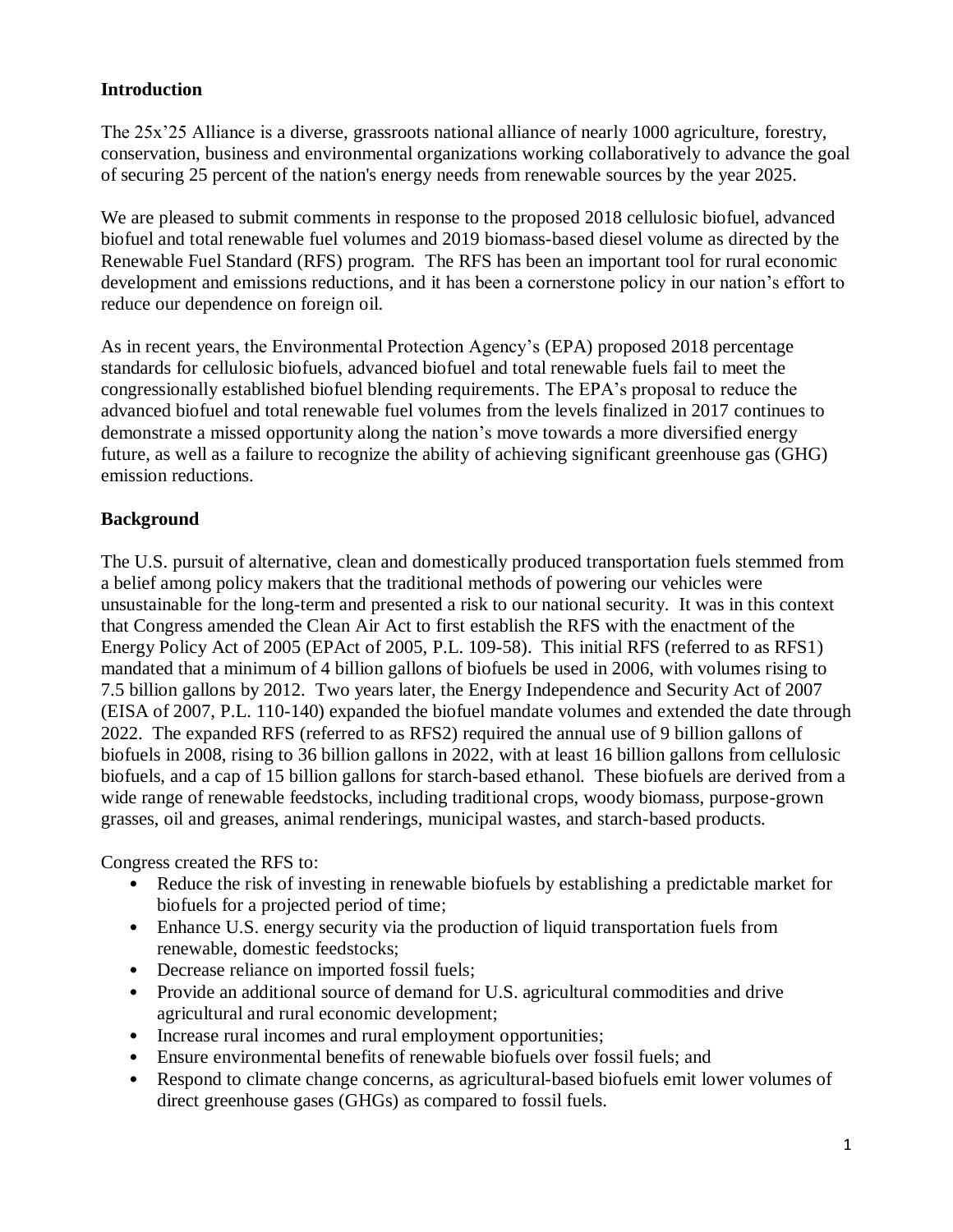### **Current Proposal**

 $\ddot{\phantom{a}}$ 

Similar to previous years, the EPA's use of its "cellulosic waiver authority"<sup>1</sup> in proposing Renewable Volume Obligations (RVOs) for 2018 once again represents a significant deviation from the volumes Congress set by statute (except for biomass-based diesel). EPA proposes to reduce the total renewable fuel volume from 26 billion gallons to 19.24 billion gallons. Within the total volume of renewable fuel, EPA has proposed to reduce the volume of advanced biofuels from 11 billion gallons to 4.24 billion gallons. As part of the advanced biofuels category, the EPA has also proposed to reduce the volume of cellulosic biofuels from 7 billion gallons to 238 million gallons. Furthermore, this represents a reduction of 73 million gallons of cellulosic biofuels that were mandated in the 2017 Final Rule. The volume of biomass-based diesel for 2018 was previously set at 2.1 billion gallons.<sup>2</sup> EPA has again proposed a volume of 2.1 billion gallons of biomass-based diesel for 2019 although EPA does "not see any significant marketplace impediments that are likely to prevent the supply of 2.9 billion gallons of biodiesel and renewable diesel in 2018."<sup>3</sup> The amount of conventional ethanol allowed in the proposed rule (15 billion gallons) is consistent with the 15 billion gallon "constant" volume for conventional, starch-based ethanol that has been stipulated in the statute since  $2015<sup>4</sup>$  We commend EPA for avoiding the use of its "general waiver authority" and thus not applying its misinterpretation of the "inadequate domestic supply" waiver provision.

Overall, this proposal has the effect of reducing the total amount of cellulosic biofuels and biomassbased diesel that can be used to meet the standards.

|              |             |             | $\mathbf{\Xi}$ |             |             |             |             |
|--------------|-------------|-------------|----------------|-------------|-------------|-------------|-------------|
|              | Statutory   | Final       | Statutory      | Final       | Statutory   | Proposed    | Proposed    |
|              | 2016        | 2016        | 2017           | 2017        | 2018        | 2018        | 2019        |
|              | <b>RVOs</b> | <b>RVOs</b> | <b>RVOs</b>    | <b>RVOs</b> | <b>RVOs</b> | <b>RVOs</b> | <b>RVOs</b> |
| Cellulosic   | 4.25        | .230        | 5.5            | .311        | 7.0         | .238        | n/a         |
| biofuel      |             |             |                |             |             |             |             |
| Biomass-     | No less     | 1.9         | No less        | 2.0         | No less     | $2.1*$      | 2.1         |
| based diesel | than $1.0$  |             | than $1.0$     |             | than $1.0$  |             |             |
| Advanced     | 7.25        | 3.61        | 9.0            | 4.28        | 11.0        | 4.24        | n/a         |
| biofuel      |             |             |                |             |             |             |             |
| Conventional | 15.0        | 14.5        | 15.0           | 15.0        | 15.0        | 15.0        | n/a         |
| ethanol      |             |             |                |             |             |             |             |
| Total        | 22.25       | 18.11       | 24.0           | 19.28       | 26.0        | 19.24       | n/a         |
| Renewable    |             |             |                |             |             |             |             |
| Fuel         |             |             |                |             |             |             |             |

### **RFS Volume Comparison (in billions of gallons)**

\* The 2018 biomass-based diesel volume requirement was established in the 2017 final rule (81 FR 89746, December 12, 2016).

The 25x'25 Alliance urges EPA to stand with the RFS2 as enacted under EISA of 2007 and amend its current proposal in a way that will encourage greater investments in cellulosic biofuels, result in more utilization of clean biofuels, and satisfy all of the reasons why Congress created and expanded

<sup>1</sup> Federal Register / Vol. 82, No. 139 / Friday, July 21, 2017 / Proposed Rule / Page 34209

 $^2$  The 2018 biomass-based diesel volume requirement was established in the 2017 final rule (81 FR 89746, December 12, 2016).

<sup>&</sup>lt;sup>3</sup> Federal Register / Vol. 82, No. 139 / Friday, July 21, 2017 / Proposed Rule / Page 34234

<sup>4</sup> Federal Register / Vol. 75, No. 58 / Friday, March 6, 2010 / Final Rule / Page 14746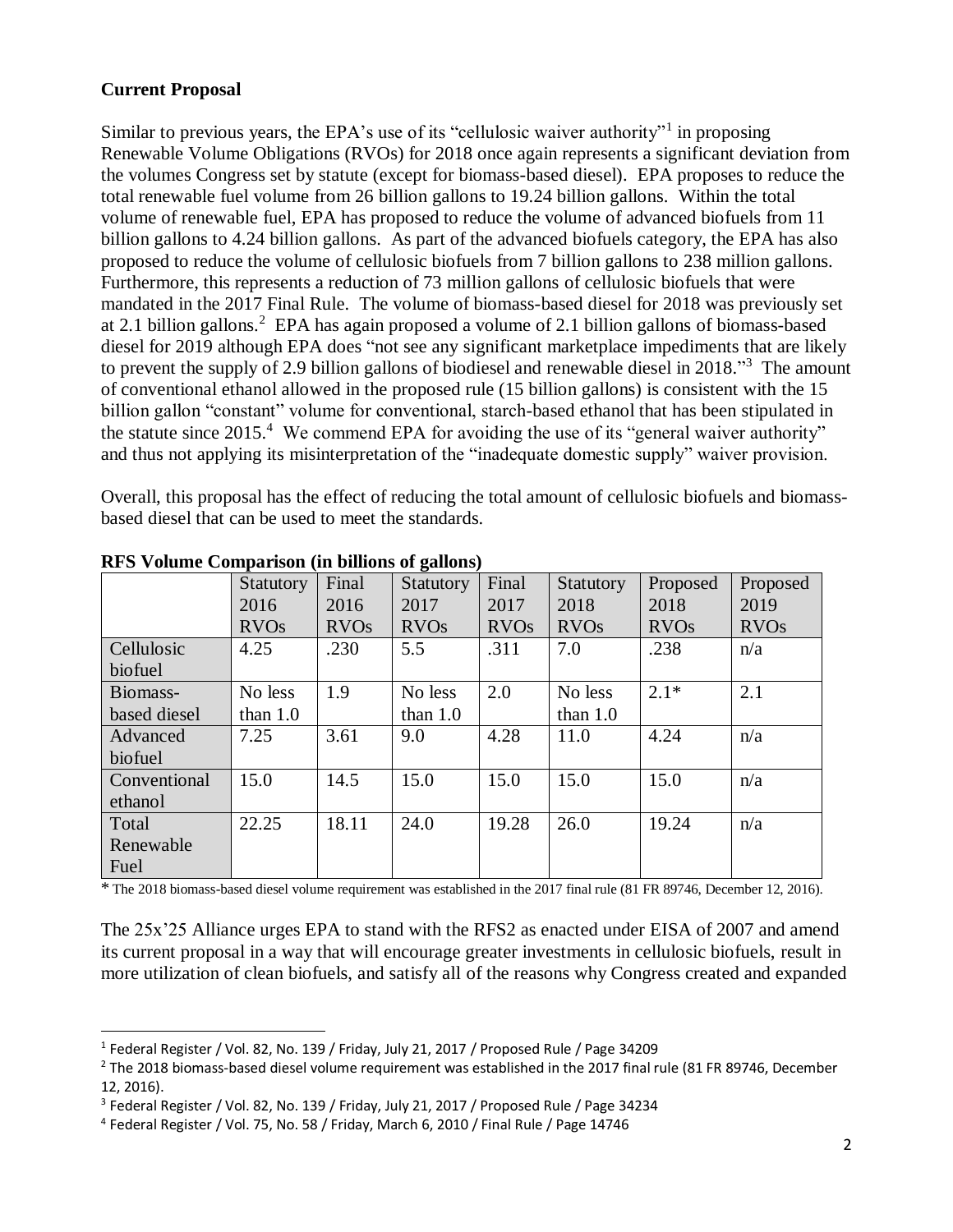this program. The 2018 RVO targets will cause numerous unintended impacts that run at crosspurposes with Congress's above-mentioned public policy goals.

# **Cellulosic Biofuel Volume for 2018**

Cellulosic ethanol made from woody biomass, purpose-grown grasses, biobased wastes and byproducts must generate 60 percent less greenhouse gas emissions than gasoline. In some cases, cellulosic biofuels can be carbon negative as more GHGs are sequestered or offset than it takes to produce and consume the fuel. These fuels have greater economic and environmental value when policy supports innovation and promotes investment in this next generation of biofuels. Unfortunately, the EPA has ignored the intent of the RFS – establishing a market for a prolonged period of time – and has focused solely on current, actual production volumes when setting the yearly RVO targets.

While cellulosic ethanol production has been slower to develop than many would have liked, there are numerous new projects and developments taking shape around the nation. In addition to the two Iowa facilities using corn stover as a cellulosic feedstock, several conventional ethanol production facilities are installing "bolt-on" technologies that will allow them to produce both starch-based and cellulosic ethanol from the same corn kernel. Numerous other pathways to cellulosic biofuels production are also being pursued. However, the EPA approval process is slow and cumbersome.

Increased adoption of new cellulosic technologies will take off if the EPA provides the necessary signals that innovation, investment and utilization will be rewarded. However, by not taking into account the evolving and growing state of the cellulosic biofuels industry, and by applying an overly-restrictive standard for cellulosic ethanol, the EPA is sending a signal that it does not appreciate nor acknowledge the significant potential of this sector.

25x'25 requests that the EPA significantly increase the volume of cellulosic biofuels required under the 2018 RFS Final Rule.

### **Biomass-based Diesel Volume for 2019**

Biomass-based diesel can be derived from a wide range of feedstocks and produced using different technologies bringing biodiesel and renewable diesel to consumers. The biomass-based diesel industry has expanded markets for farmers and livestock producers, as well as created new jobs and economic growth, particularly in rural America. However, EPA's proposal to maintain current volume standards and not increase biomass-based diesel utilization requirements sends a negative signal to an industry that already has underutilized production capacity, but is capable of quickly bringing that existing capacity back online.

As previously mentioned in these comments, the EPA does "not see any significant marketplace impediments that are likely to prevent the supply of 2.9 billion gallons of biodiesel and renewable diesel in 2018." Given likely improvements in production technology efficiency, increasing consumer acceptance, greater diversity in feedstock supplies, and expanding vehicle compatibility, the EPA should increase the biomass-based diesel standard for 2019.

Like the cellulosic biofuel standard, the EPA is sending the wrong signal regarding the further advancement of meaningful biomass-based diesel production. While we understand EPA's reasoning that any biomass-based diesel produced and blended above the mandated volumes for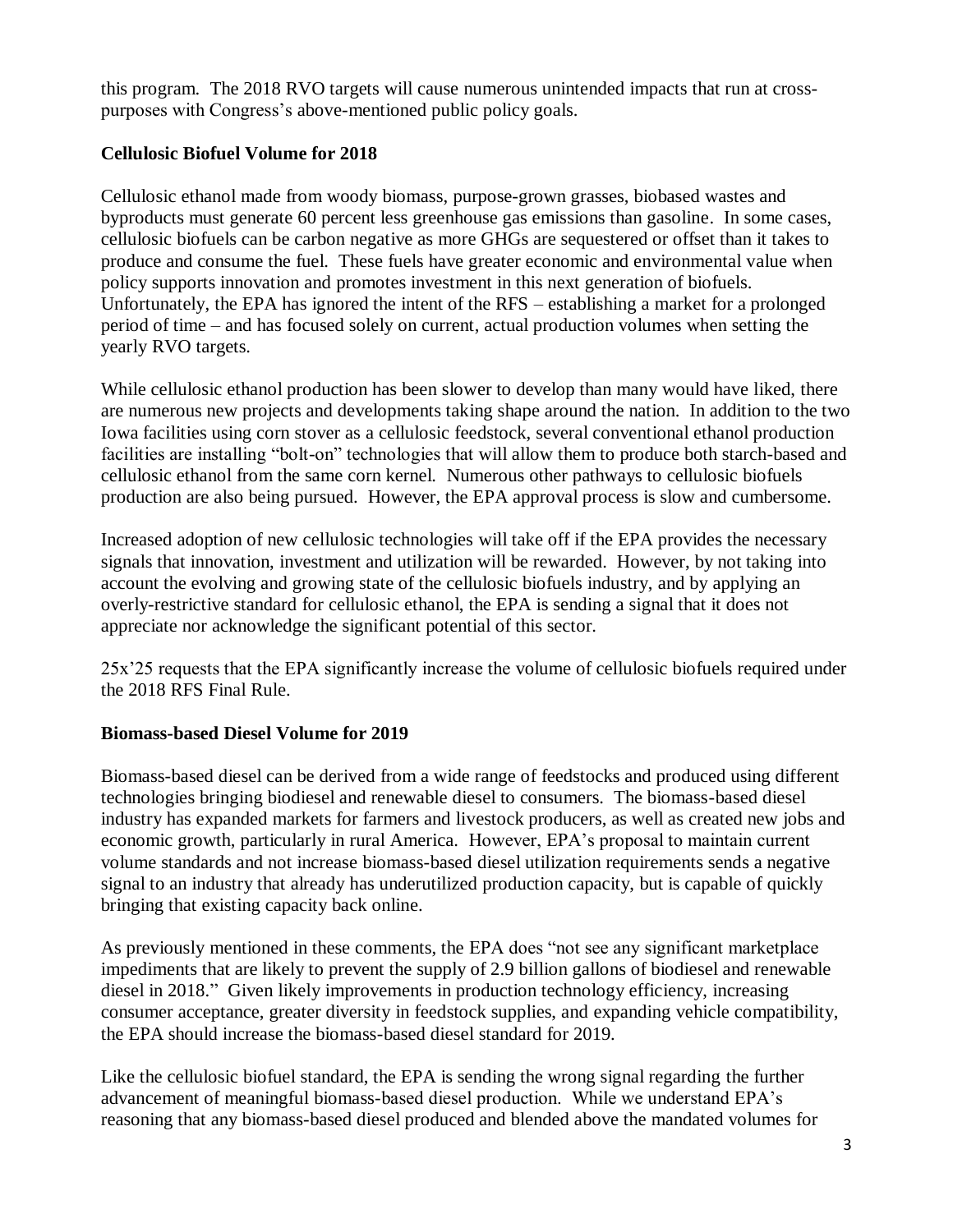biomass-based diesel can be used to satisfy the volume requirements for the advanced biofuels category and the total renewable fuel volume requirements, this action serves only to discourage additional production of non-biomass-based diesel products under those categories.

25x'25 urges the EPA to increase the biomass-based diesel volume standard for 2019.

# **Impact of Americans for Clean Energy, et al. v EPA Ruling**

Per a decision reached on July 28, 2017, addressing the case brought against the EPA over the 2015 Renewable Fuel Standard Final Rule,<sup>5</sup> the U.S. Court of Appeals for the District of Columbia Circuit found that the EPA erred in how it interpreted the "inadequate domestic supply" waiver provision. In past years, the EPA failed to implement congressionally mandated volume levels due to what the EPA perceived to be a lack of the necessary infrastructure to take that much renewable fuel to market. The Court disagreed with EPA's view of demand-side constraints.

While the 2018 proposed rule does not use EPA's past flawed interpretation of 'insufficient domestic supply' under the RFS program to reduce total renewable fuel volumes, the impacts of the court's ruling – notably how the EPA will accommodate for the past shortfall in total renewable fuel volumes – will need to be considered prior to publication of the 2018 RFS Final Rule.

25x'25 requests that EPA develop a plan as part of the 2018 Final Rule that will restore the shortfalls in total renewable fuel volumes experienced in 2014-2016. 25x'25 is confident such a plan will help to spur investment in infrastructure needed to distribute higher-biofuel blends and will bring underutilized production capacity back online, while also lifting feedstock prices that will benefit rural America.

# **National Security**

 $\ddot{\phantom{a}}$ 

Not proposing volumes that meet the statutory levels as set by Congress could damage our nation's energy security, as biofuels have helped to reduce our nation's dependence on foreign sources of oil. In 2005, the U.S. imported 60% of our oil needs. In 2016, 47% of our daily crude demand was imported (7.88 million barrels per day out of 16.75 million barrels per day). 6 In 2016, U.S. net imports (imports minus exports) of petroleum from foreign countries were equal to about 25% of U.S. petroleum consumption. This percentage is up slightly from 24% in 2015.<sup>7</sup>

The RFS has been a key instrument in creating fuel diversity and fuel choice in the U.S. These are key attributes of a healthy fuel market and will further increase our ability to move from a fuel market that has been controlled by a global cartel that does not have the best interests of the U.S. in mind. A strong and growing RFS will keep the monetary benefits of biofuels inside our domestic economy, creating jobs and building communities. This administration's roadmap for an "America first" energy policy should embrace biofuels and the Renewable Fuel Standard program. The EPA can put biofuels on stronger footing by increasing the total renewable fuels volume requirements.

<sup>5</sup> [USCA Case #16-1005;](https://www.agri-pulse.com/ext/resources/pdfs/a/AmericansforCleanEnergyOpinion72817.pdf) AMERICANS FOR CLEAN ENERGY, ET AL., PETITIONERS v. ENVIRONMENTAL PROTECTION AGENCY AND E. SCOTT PRUITT, ADMINISTRATOR, RESPONDENTS

<sup>6</sup> U.S. petroleum flow, 2016[: https://www.eia.gov/totalenergy/data/monthly/pdf/flow/petroleum.pdf](https://www.eia.gov/totalenergy/data/monthly/pdf/flow/petroleum.pdf)

<sup>&</sup>lt;sup>7</sup> [How much oil consumed by the United States comes from foreign countries;](http://www.eia.gov/tools/faqs/faq.cfm?id=32&t=6) USEIA; April 4, 2017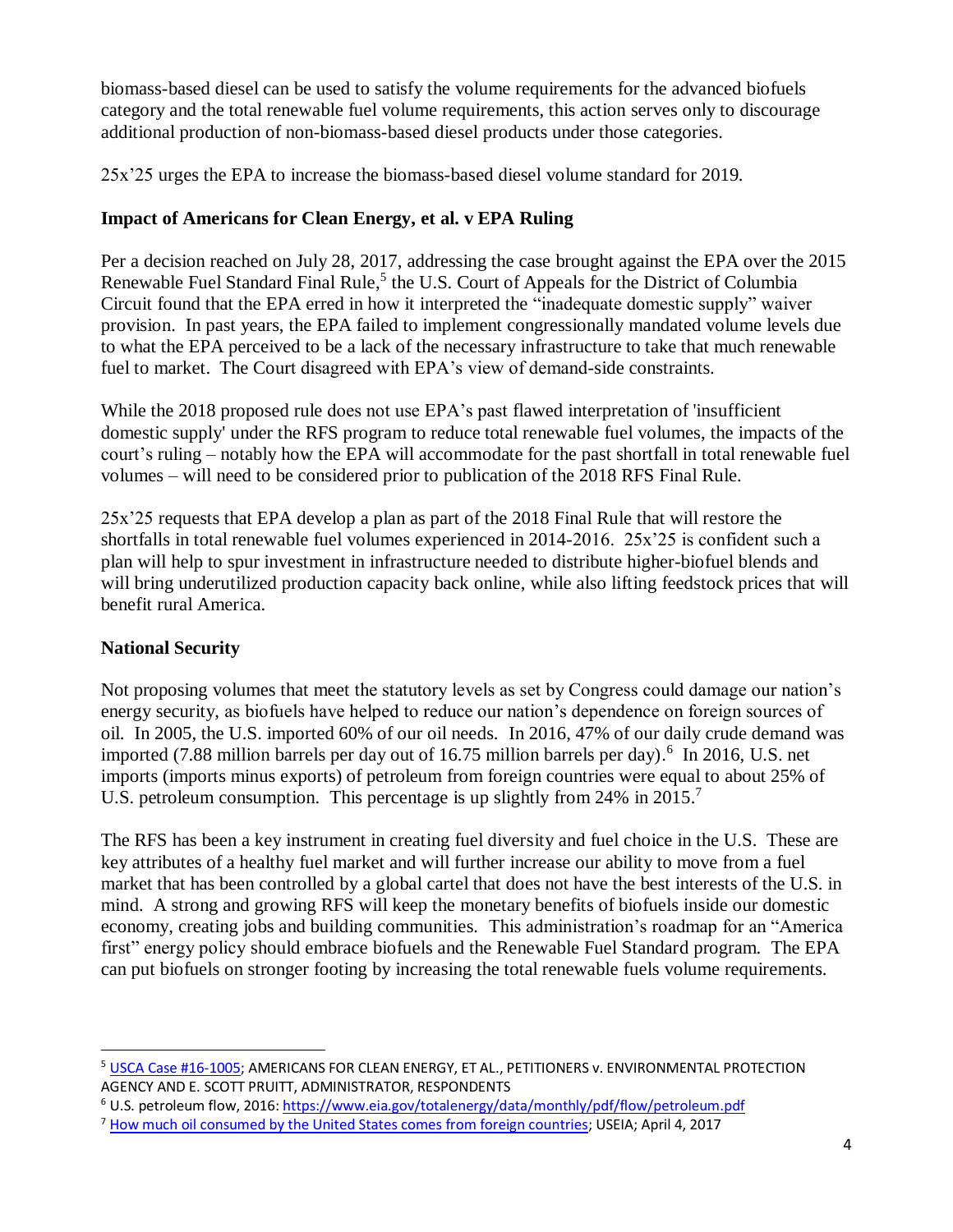### **Jobs and the Economy**

The RFS has driven the creation of 339,175 direct, indirect and induced jobs nationwide resulting in nearly \$22.5 billion in wages within the ethanol sector. In addition, the economic activities of the ethanol industry have generated nearly \$42.1 billion in incremental economic productivity and contributed nearly \$4.9 billion in federal tax revenue and \$3.6 billion in state and local government tax contributions.<sup>8</sup> The 2.1 billion gallons of biodiesel and renewable diesel used by Americans in 2015 supported \$8.4 billion in economic impact, including 47,400 jobs and \$1.9 billion wages paid.<sup>9</sup> In fact, every 100 million gallons of biodiesel produced supports roughly 3,200 jobs, and producers are ready to expand production and hire new workers with steady growth under the RFS.<sup>10</sup> If biomass-based diesel volume requirements remain unchanged as proposed for 2019 at 2.1 billion gallons, the industry will not grow. Conversely, if EPA increases the volume mandate for biomass-based diesel and moves sourcing away from imports, the positive effects on the rural economy would be tremendous. Failing to significantly expand RVOs beyond the current proposed volumes will cause stagnation in the industry and a possible loss of jobs.

The proposed 2018 RVOs decrease the overall volume of renewable fuels compared to what was required in 2017. This action threatens the economic stability and resiliency of rural communities. The levels proposed by the EPA could have an impact on farms and rural economies by dragging down the price American farmers receive for some of their commodities to values below the cost of production. The latest USDA crop production, supply and demand reports indicate that a record soybean crop is on the horizon, and that the third largest corn crop of all time is anticipated to be harvested this year.<sup>11</sup> As supply grows, these crop production predictions have had a bearish impact on commodity prices. This situation could cause farmers to experience fewer marketing options and shrunken revenues if the proposed 2018 total renewable fuel and 2019 biomass-based diesel RVOs hold.

### **Biofuels Reduce Greenhouse Gas and Other Emissions**

Since its adoption, the RFS has proven to be a highly effective policy for reducing GHG and toxic air emissions. While the administration continues to distance itself from policies and programs aimed at reducing GHG emissions, corporations,  $^{12}$  states,  $^{13}$  and local communities  $^{14}$  are implementing initiatives that aim to increase their utilization of renewable energy, meet sustainability goals, and reduce GHG emissions. Biofuels can, and should, be a valued tool to achieve these targets. And the RFS should be fully utilized to support the achievement of these goals.

Earlier this year, the US Department of Agriculture (USDA) announced the release of a report studying the lifecycle GHG balance of corn ethanol. The report, A Life-Cycle Analysis of the

 $\ddot{\phantom{a}}$ <sup>8</sup> [CONTRIBUTION OF THE ETHANOL INDUSTRY TO THE](http://www.ethanolrfa.org/wp-content/uploads/2017/02/Ethanol-Economic-Impact-for-2016.pdf) ECONOMY OF THE UNITED STATES IN 2016; John Urbanchuk; January 30, 2017

<sup>9</sup> [The Economic Impact of the Biodiesel Industry on the U.S. Economy;](http://biodiesel.org/docs/default-source/policy--federal/lmc-study-for-nbb_economic-impact-of-biodiesel_june-2016-final.pdf?sfvrsn=2) LMC International; June 2016

<sup>&</sup>lt;sup>10</sup> [The Economic Impact of Biodiesel;](http://regi.com/docs/default-source/marketing-collateral/reg-economic-impact-fact-sheet.pdf?sfvrsn=6) REG, Inc.; 2016

<sup>&</sup>lt;sup>11</sup> [World Agriculture Supply and Demand Estimates;](https://www.usda.gov/oce/commodity/wasde/latest.pdf) USDA Office of the Chief Economist; August 10, 2017

<sup>12</sup> <http://there100.org/companies>

<sup>13</sup> *[How Hawaii plans to get fossil fuels off the grid](http://www.utilitydive.com/news/getting-to-100-renewables-how-hawaii-plans-to-get-fossil-fuels-off-the-gr/416176/)*; Utility Dive; March 23, 2016

<sup>14</sup> <http://www.sierraclub.org/ready-for-100/cities-ready-for-100>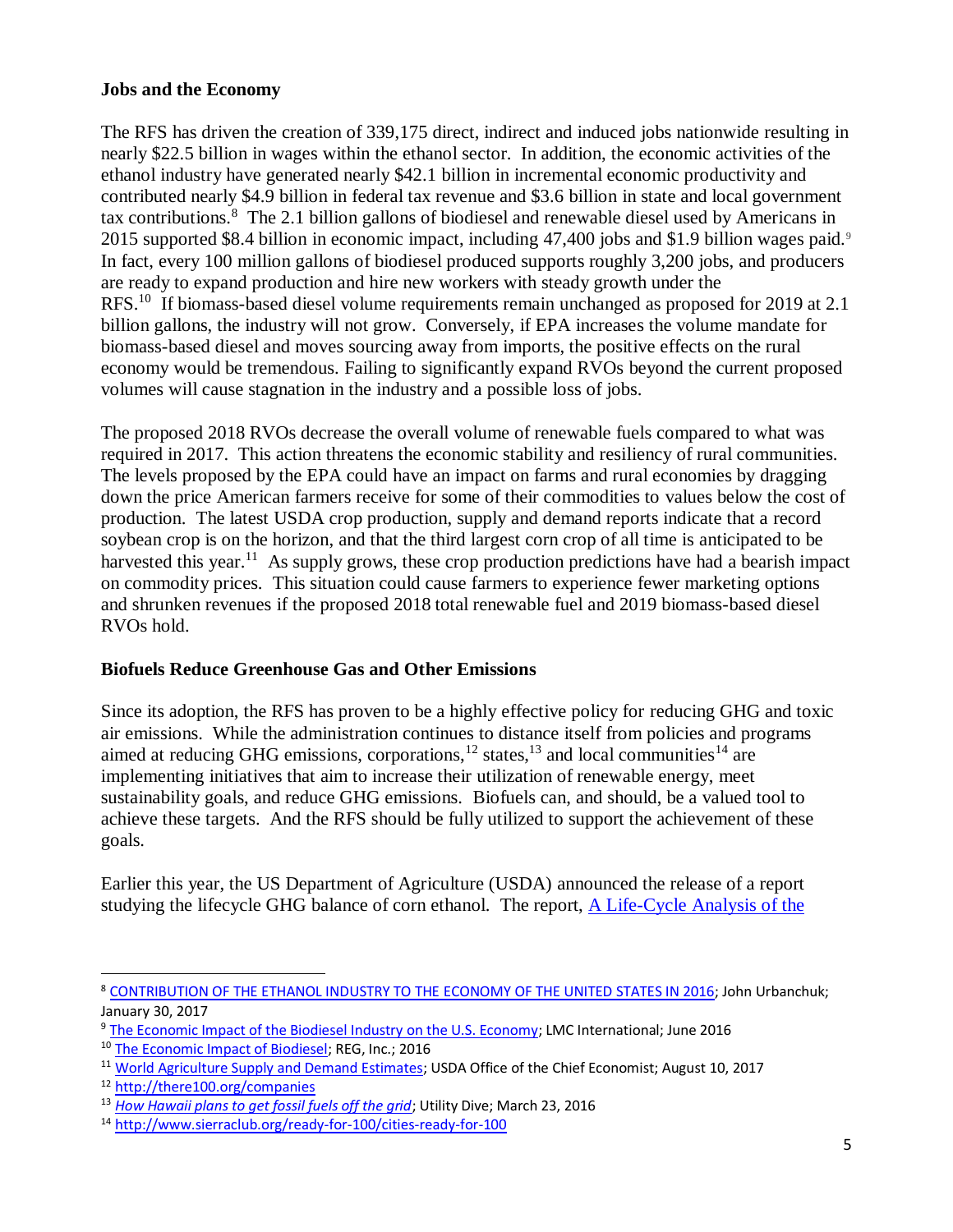[Greenhouse Gas Emissions of Corn-Based Ethanol,](http://links.govdelivery.com/track?type=click&enid=ZWFzPTEmbWFpbGluZ2lkPTIwMTcwMTEyLjY4NjczMjMxJm1lc3NhZ2VpZD1NREItUFJELUJVTC0yMDE3MDExMi42ODY3MzIzMSZkYXRhYmFzZWlkPTEwMDEmc2VyaWFsPTE3ODA3ODYxJmVtYWlsaWQ9YmJhaWxleUAyNXgyNS5vcmcmdXNlcmlkPWJiYWlsZXlAMjV4MjUub3JnJmZsPSZleHRyYT1NdWx0aXZhcmlhdGVJZD0mJiY=&&&101&&&https://www.usda.gov/oce/climate_change/mitigation_technologies/USDAEthanolReport_20170107.pdf)<sup>15</sup> finds that GHG emissions associated with corn-based ethanol in the United States are about 43 percent lower than gasoline, when measured on an energy equivalent basis. Unlike other studies of GHG benefits, which relied on forecasts of future ethanol production systems and expected impacts on the farm sector, this study reviewed how the industry and farm sectors performed over the past decade to assess the current GHG profile of corn-based ethanol.

The results of the USDA report are comparable to Argonne National Lab's Greenhouse Gases, Regulated Emissions, and Energy Use in Transportation (GREET) emissions model that analyzes fuel pathways, including corn ethanol produced from grain and stover. GREET analysis shows that ethanol emits life cycle emissions that are a 50% reduction over gasoline.<sup>16</sup>

Significant progress in scientific research, as well as technological advancements and conversion efficiencies, have shaped the biofuels industry since the EISA of 2007 expanded the RFS. Thermal energy consumption, water consumption and total life cycle emissions of corn ethanol have been studied. Also, efforts to model emissions from land use change associated with an expansion of biofuels production have been continuously reassessed.

The results show farmers are producing corn more efficiently and using conservation practices that reduce GHG emissions, including reduced tillage, cover crops and improved nitrogen management. Corn yields are also improving—between 2005 and 2015, U.S. corn yields increased by more than 10 percent.

At the same time, advances in ethanol production technologies, such as the use of combined heat and power, using landfill gas for energy, and co-producing biodiesel helped reduce GHG emissions at ethanol refinery plants. By 2022, given current trends, the GHG profile of corn-based ethanol is expected to be almost 50 percent lower than gasoline, primarily due to improvements in corn yields, process fuel switching, and transportation efficiency. In other scenarios where improvements in ethanol refinery efficiencies and additional conservation farming practices are universally adopted, the GHG benefits of corn ethanol are even more pronounced over gasoline, about a 76 percent reduction.<sup>17</sup>

Going forward, efficiencies in feedstock production, improvements in biomass conversion processes and improved engine technologies will further enhance the carbon life cycle benefits for biofuels, while the search for harder to reach crude supplies will adversely impact the carbon life cycle for petroleum. In short, while biofuels are on a trajectory to become cleaner, petroleum gasoline is moving in the opposite direction and is becoming dirtier.

 $\ddot{\phantom{a}}$ 

<sup>&</sup>lt;sup>15</sup> Flugge, M., J. Lewandrowski, J. Rosenfeld, C. Boland, T. Hendrickson, K. Jaglo, S. Kolansky, K. Moffroid, M. Riley-Gilbert, and D. Pape, 2017. [A Life-Cycle Analysis of the Greenhouse Gas Emissions of Corn-Based Ethanol.](https://www.usda.gov/oce/climate_change/mitigation_technologies/USDAEthanolReport_20170107.pdf) Report prepared by ICF under USDA Contract No. AG-3142-D-16-0243. January 30, 2017.

<sup>&</sup>lt;sup>16</sup> Steffen Mueller and Jennifer Dunn. "CCLUB Evolution"; GREET User Workshop, Argonne National Laboratory, October 15-16, 2015

<sup>&</sup>lt;sup>17</sup> Flugge, M., J. Lewandrowski, J. Rosenfeld, C. Boland, T. Hendrickson, K. Jaglo, S. Kolansky, K. Moffroid, M. Riley-Gilbert, and D. Pape, 2017. [A Life-Cycle Analysis of the Greenhouse Gas Emissions of Corn-Based Ethanol.](https://www.usda.gov/oce/climate_change/mitigation_technologies/USDAEthanolReport_20170107.pdf) Report prepared by ICF under USDA Contract No. AG-3142-D-16-0243. January 30, 2017.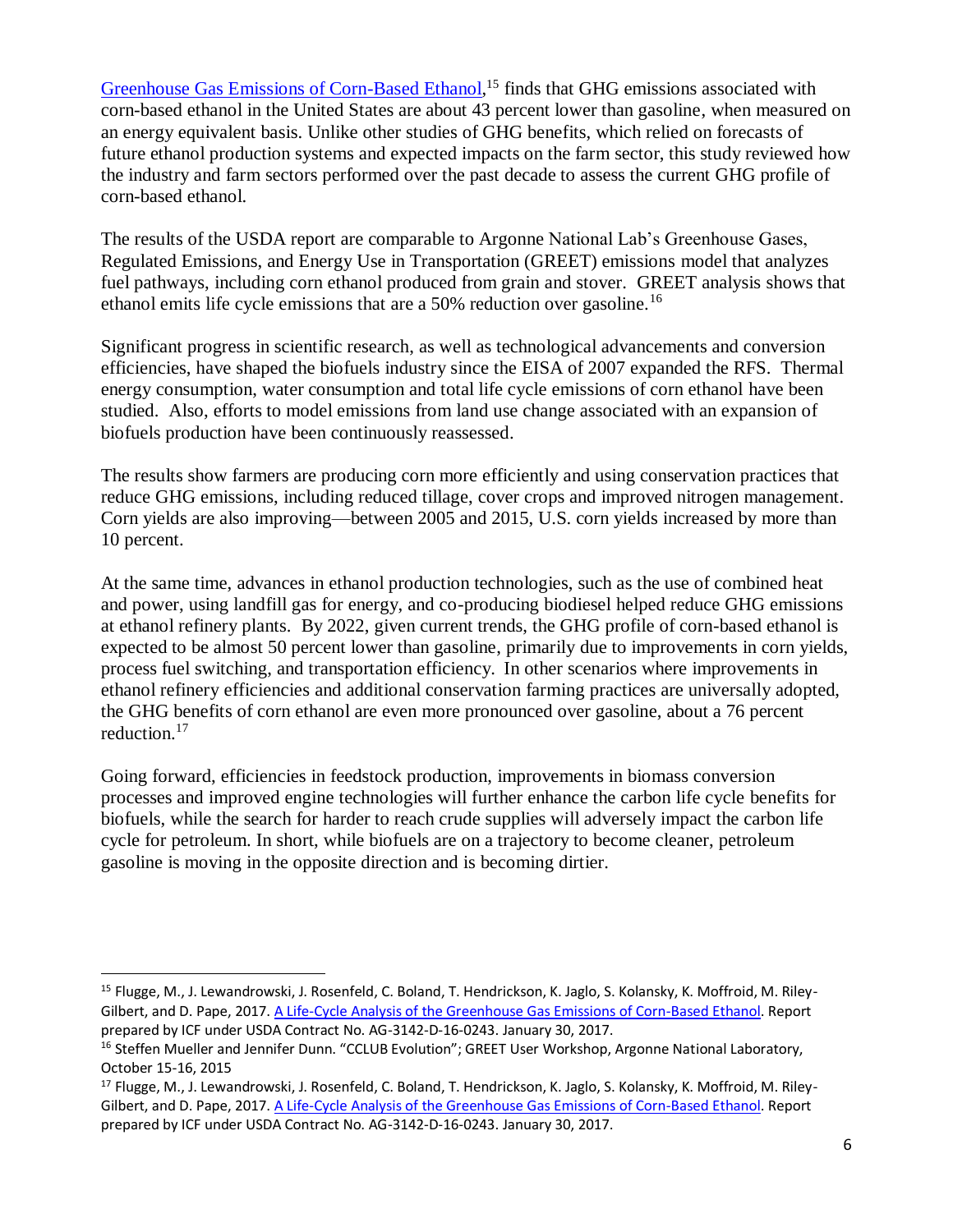## **Biofuels and Fuel Quality**

Despite the dearth of reports that claim electric vehicles will quickly take over the transportation sector,<sup>18</sup> a recent report released by DOE's Energy Information Administration (EIA) makes clear that a vast majority of the global transportation fleet will continue to run on energy-dense liquid transportation fuels well into the future. 19

In response, automakers are developing a new generation of engines to run more efficiently, and generate more power from less fuel to reduce emissions and boost fuel economy. But for these engines to perform as designed, the fuels they use must be affordable and be high in octane. Midlevel ethanol blends (E25-E40) are a viable solution for providing the high-octane, low-carbon emitting fuels that automakers will need to meet future performance standards.

A U.S. Department of Energy initiative is accelerating the introduction of affordable, scalable, and sustainable biofuels and high-efficiency, low-emission vehicle engines. The Co-Optimization of Fuels & Engines Program  $\rm (Co-Optima)^{20}$  is already identifying fuel compounds that can maximize engine performance. Ethanol is the candidate fuel additive that checks virtually all 23 "feedstock viability" criteria boxes as either "favorable" or "neutral." Ethanol earned "favorable" marks for diverse attributes, ranging from feedstock quality – to cost – to lifecycle greenhouse gases – to political and geographic factors. The Co-Optima research builds on a large body of work that has already been done on ethanol. The current research supports the role of ethanol as an inherently high-octane fuel additive that contains many of the benefits researchers are looking for in advanced high-compression engines.

Furthermore, Oak Ridge National Laboratory (ORNL) published a study on mid-level ethanol blends determined that high-octane fuels, specifically ethanol blends of E25 to E40, could offer significant benefits to the U.S., including improved fuel efficiency in vehicles designed to use higher-octane fuels.<sup>21</sup> According to the report improved efficiencies of 5 to 10 percent would offset the lower energy density of the mid-level ethanol blends. As a result, blends of E25-E40 can reach economic parity with E10 blends.

The significant addition of this research is the observation that ethanol is more commercially and economically viable than other alternatives. Increasing ethanol in fuels could be the lowest-cost way to increase octane and raise fuel economy. The RFS is the primary pathway for bringing highoctane, low-carbon fuels to market.

### **Conclusion**

As outlined above, failing to put the RFS on an aggressive track that fulfills congressionally mandated renewable fuel use volumes, has unfavorable repercussions that will be felt by farmers, landowners, biofuel producers, rural communities, small businesses, and state and local governments. The lack of strong support for biofuels will also have adverse repercussions on our national security, environmental and public health, as well as clean-tech investors and fuel

 $\ddot{\phantom{a}}$ <sup>18</sup> *[When Will Electric Cars Go Mainstream? It May Be Sooner Than You Think](https://www.nytimes.com/2017/07/08/climate/electric-cars-batteries.html)*; NY Times; July 8, 2016

<sup>19</sup> *Annual Energy Outlook* [2017 with projections to 2050;](https://www.eia.gov/outlooks/aeo/pdf/0383(2017).pdf) US EIA; January 5, 2017

<sup>&</sup>lt;sup>20</sup> [Co-Optimization of Fuels & Engines Program Fact Sheet;](https://www.nrel.gov/docs/fy16osti/66146.pdf) March 2016

<sup>&</sup>lt;sup>21</sup> Theiss, T., et al. (2015)[. Summary of High-Octane, Mid-Level Ethanol Blends Study.](http://info.ornl.gov/sites/publications/Files/Pub61169.pdf) ORNL/TM-2016/42